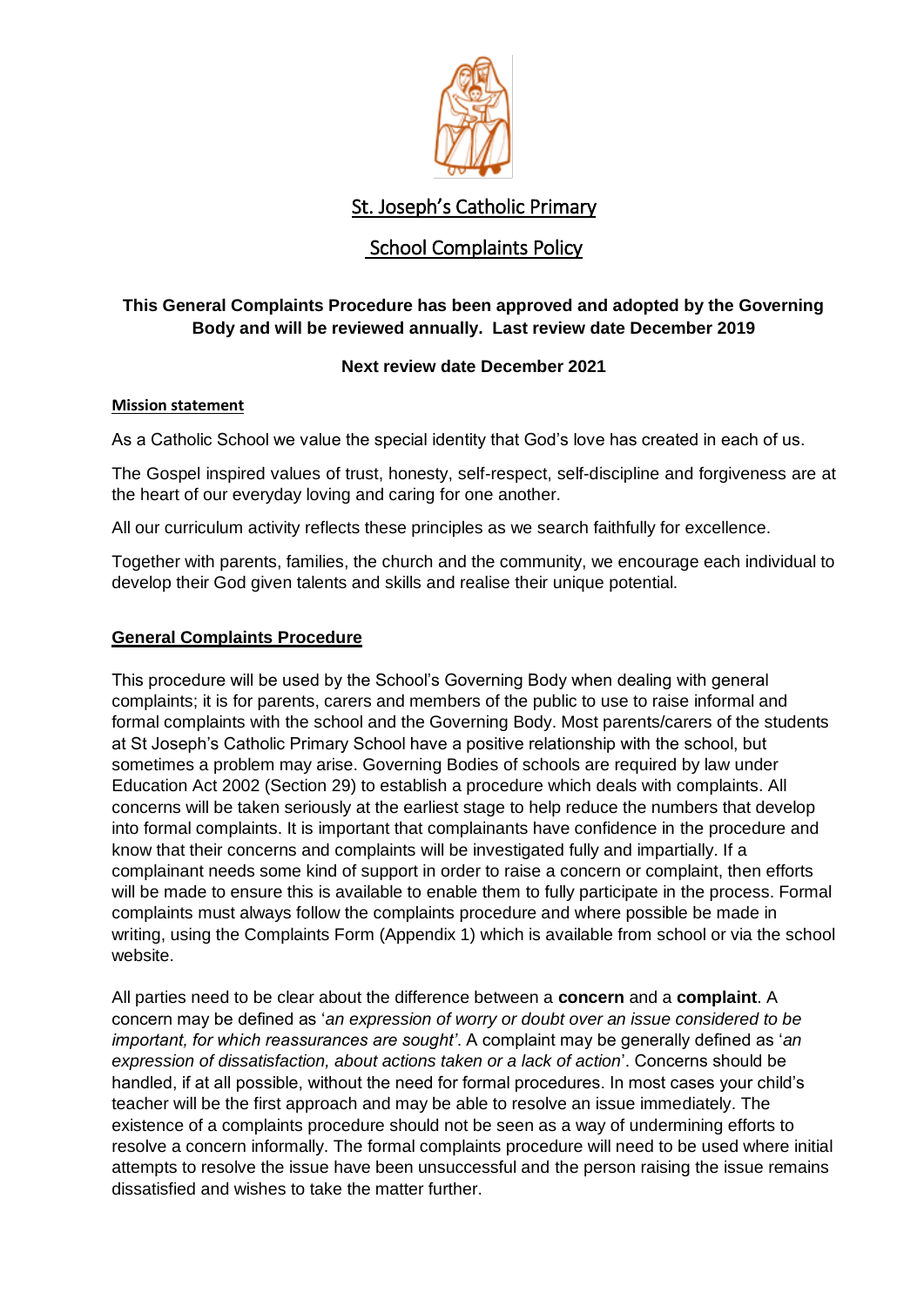

## School Complaints Policy

This procedure does not cover complaints that relate to matters regarding Child Protection, school admissions and appeals, statutory assessment of SEN, exclusions of students from school, whistleblowing, services provided by other providers using the school premises or staff grievances or disciplinary matters for which there are separate arrangements. If the complaint is of a serious nature or if the school is unsure as to whether it should be dealt with under the general complaints procedure, advice will be taken from the Rotherham Local Authority. If at any point during the procedure it becomes apparent that the complaint is potentially a disciplinary matter relating to a member of staff, the procedure will be stopped and advice sought from the Rotherham Local Authority. All appropriate and involved parties will be notified.

#### **General Principles**

The procedure for handling complaints will be:-

- Accessible and simple to understand and use.
- Impartial and non-adversarial.
- Time-limited to ensure a prompt resolution to the complaint.
- Respectful of any request or need for confidentiality.

Written records of all meetings that take place in relation to both concerns and complaints will be produced and maintained for a period of 6 years.

The Governing Body will review the number and type of complaints annually to see whether patterns or themes are emerging in the content of complaints and whether procedures or systems can be improved as appropriate.

#### **Stages of the Complaints Procedure**

There are four defined stages:

- Stage One: The complaint is heard informally by a staff member (not the subject of the complaint).
- Stage Two: The complaint is heard formally by the Headteacher. If the complaint is about the Headteacher, this should move directly to Stage Three.
- Stage Three: The complaint is heard formally by the Chair of Governors.
- Stage Four: The complaint is heard by the Governing Body's Complaints Committee.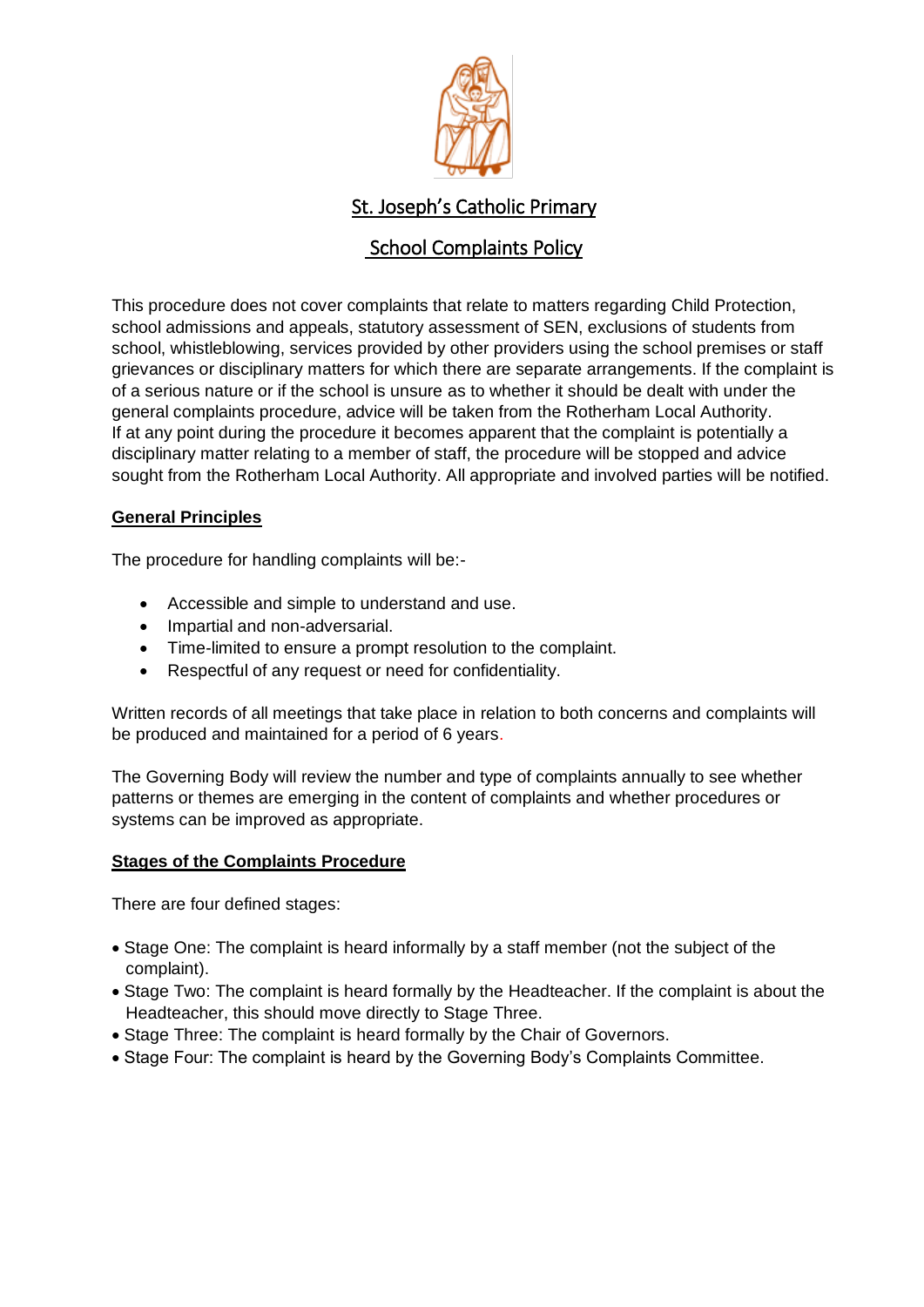

## School Complaints Policy

#### **Resolving Complaints**

At each stage in the procedure all parties should keep in mind ways in which a complaint can be resolved. It is important to clarify any misunderstandings that might have occurred in order to create a positive atmosphere in which to discuss any outstanding issues. To help in identifying areas of agreement between the parties complainants will be encouraged to state what actions they feel might resolve the problem at any stage.

#### **Time-Limits**

Complaints should be considered, and resolved, as quickly and efficiently as possible. Complaints should therefore be raised within 3 months of the event taking place, except in exceptional and mitigating circumstances. Written complaints will be acknowledged within five school days with a full reply within 20 school days unless some unforeseen circumstance occurs e.g. staff absence, or the complaint falls close to the end of a school term or is particularly complex. The complainant will be notified of the delay and reason, in writing, and a new expected response date agreed.

#### **Standards for handling complaints**

- Complainants will be treated with courtesy, respect and fairness at all times.
- Complainants will treat staff dealing with their complaint with courtesy, respect and fairness.
- Complaints will be dealt with in confidence within the school.
- Complaints will be dealt with promptly.
- Complainants will not be treated less favourably than anyone else because of:
	- $\circ$  Their sex, legal marital or same-sex partnership status: this includes family status,

 responsibility for dependants, and gender (including gender reassignment, whether proposed, commenced or completed)

- o sexual orientation
- o colour or race: this includes ethnic or national origin or nationality
- o disability
- o religious or political beliefs, or trade union affiliation
- o any other unjustifiable factors, for example language

#### **Third Party Reporting**

Complainants may wish to have a third party act on their behalf. A third party is any person or organisation acting on behalf of, or making enquiries for, the complainant. For example, third parties may include: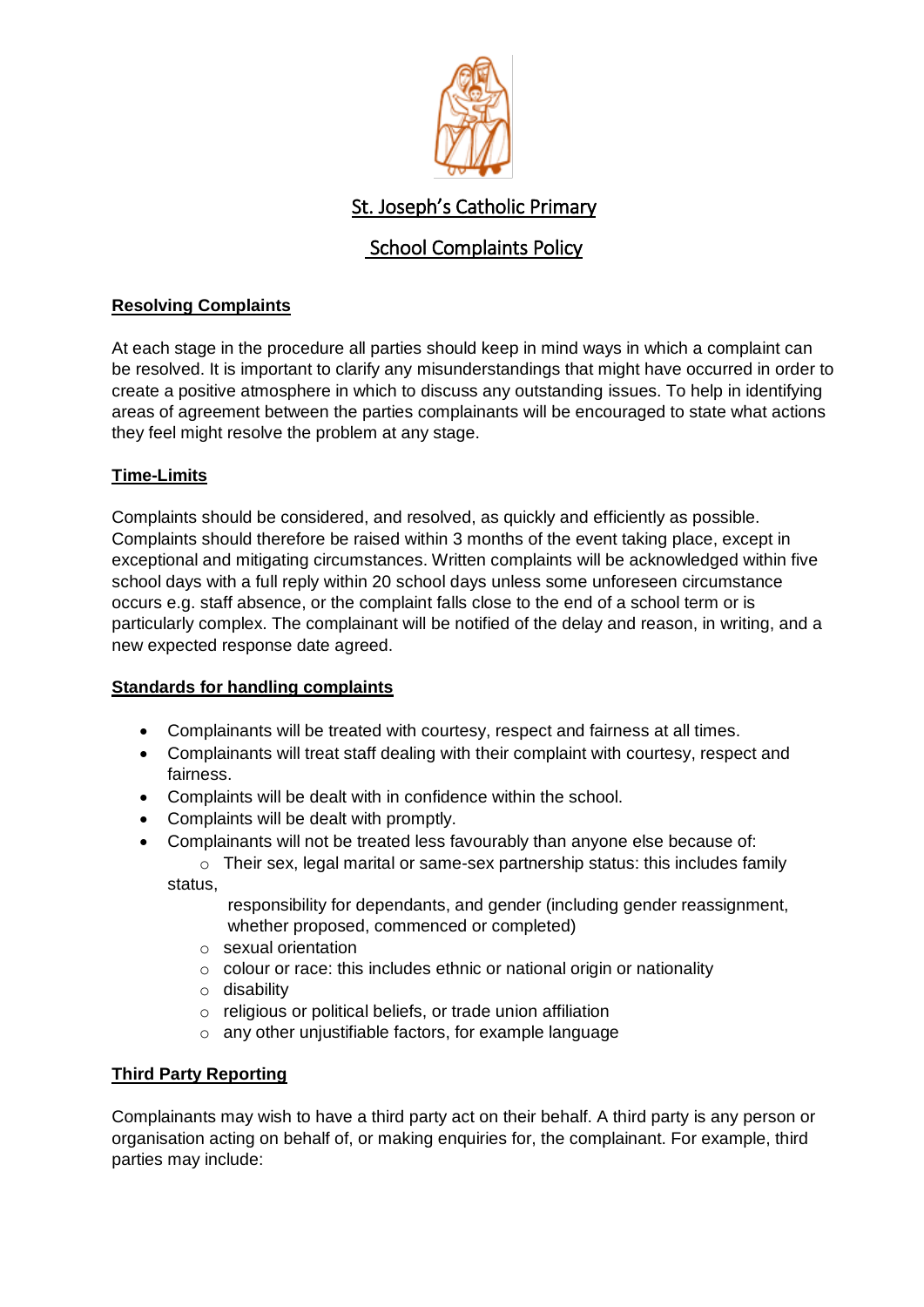

## School Complaints Policy

- Advice organisations.
- Professionals such as social workers, community psychiatric nurses or doctors, solicitors.
- Family members or friends.
- Interpreters for second language.
- Interpreters for the deaf.

Where a third party is helping a complainant, the school requires written consent to that effect. Where this consent is in place, the third party will, as far as possible, be kept informed of progress on the complaint.

#### **Confidentiality**

All complaints received will be dealt with confidentially and in accordance with the requirements of the Data Protection Act 1998, subject to the need to disclose information as required by statutory authorities, and/or as a result of statutory, legal or parliamentary obligations placed on the Commission.

#### **Complaints Procedure**

#### **Stage 1 (Informal)**

It is in everyone's interest that complaints are resolved at the earliest possible stage. The experience of the first contact between the complainant and the school can be crucial in determining whether the complaint will escalate. Informal complaints can be made in person, by telephone or in writing. Most concerns, comments and complaints can be resolved informally by contacting the appropriate member of staff, the Headteacher or other nominated senior member of staff at the school, and do not develop into formal complaints.

Anyone who wishes to raise a concern should ask for an appointment to meet with an appropriate member of staff at an agreed time. At the meeting, the nature of the concern should be clarified and brief details recorded. The parties involved should discuss and be encouraged to offer their view of what would be a realistic resolution to the problem. If the member of staff first contacted cannot deal with the matter, he/she may need to refer the matter to a colleague. Before doing so, the nature of the concern should be clarified, details recorded (name of person, contact address or phone number, nature of concern, date when concern raised and date(s) of any relevant incident or event) and the person should be notified of the likely timescale of a response. If the matter cannot be resolved at this stage, and the person wishes to take it further, they should be given clear information about how to proceed with a formal complaint. At this stage, members of the Governing Body should not be approached in case they are needed at a later stage of the procedure.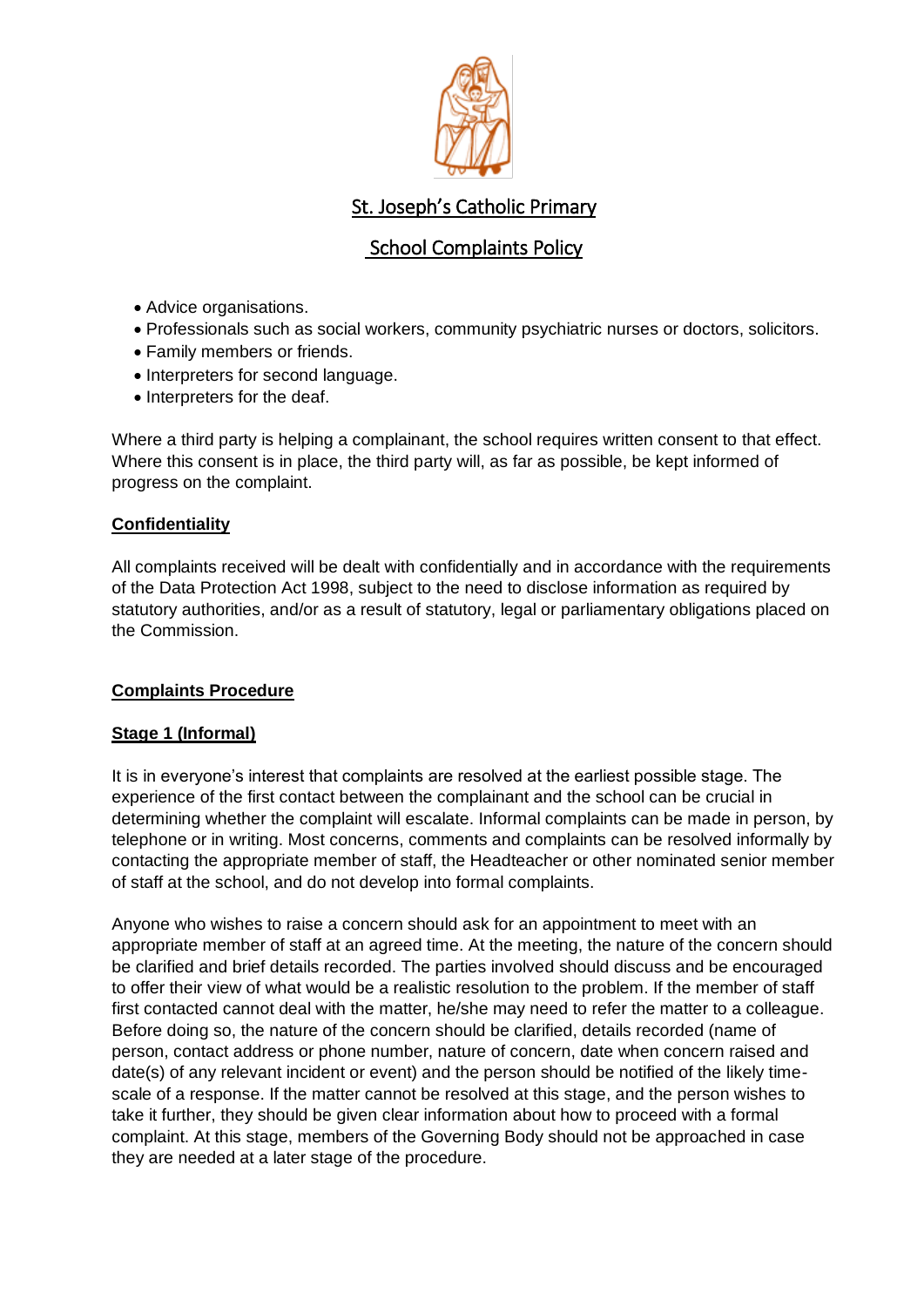

## School Complaints Policy

#### **Stage 2 (Headteacher)**

All formal complaints should be submitted to the Headteacher, unless the complaint is in respect of the Headteacher, in which case it should be submitted to the Chair of Governors (stage 3). If the matter cannot be resolved after the completion of this stage, and the complainant wishes to take it further, they will be given clear information about how to proceed with a formal complaint at Stage 3.

#### **Stage 3 (Chair of Governors)**

All formal complaints which remain unresolved following an investigation carried out by the Headteacher or are complaints about the Headteacher should be submitted to the Chair of Governors for further consideration. If the matter cannot be resolved at this stage, and the complainant wishes to take it further, they will be given clear information about how to proceed with a formal complaint at Stage 4.

#### **Stage 4 (Complaints Committee)**

An issue that has not been resolved through informal and formal procedure (Stages 1, 2 and 3) will escalate to a full investigation by the Governing Body's Complaints Committee. The complainant must write to 'The Clerk to the Governing Body' (marking it 'private and confidential - complaint') giving details of the complaint and asking for it to be dealt with at Stage 4. The Clerk to the Governing Body will write to the complainant within five school days of receipt and advise them of the name of the Governor who will chair the Stage 4 panel, and outline the timescales for the process. The Clerk to the Governing Body will then convene a meeting of the Governing Body Complaints Committee, within 20 school days of receipt of the letter. The Governing Body Complaints Committee is made up of three Governors.

Individual complaints will not be heard by the whole Governing Body at any stage, as this could compromise the impartiality of any panel set up for a disciplinary hearing following a serious complaint against a member of staff. It should be made clear who can attend the meeting and both the complainant and the person/people subject to the complaint advised that they may bring someone to support or represent them. The date, time and venue of the hearing, should be agreed to ensure that they are convenient and accessible to all parties. The Clerk to the Governing Body will arrange for copies of all the relevant documentation to be sent to all people invited, ensuring that everyone has copies to read through at least 5 school days before the date of the meeting. It is recommended that the Panel meet prior to the hearing to agree any questions that they may have from the paperwork, and also to agree how questions will be raised during the hearing.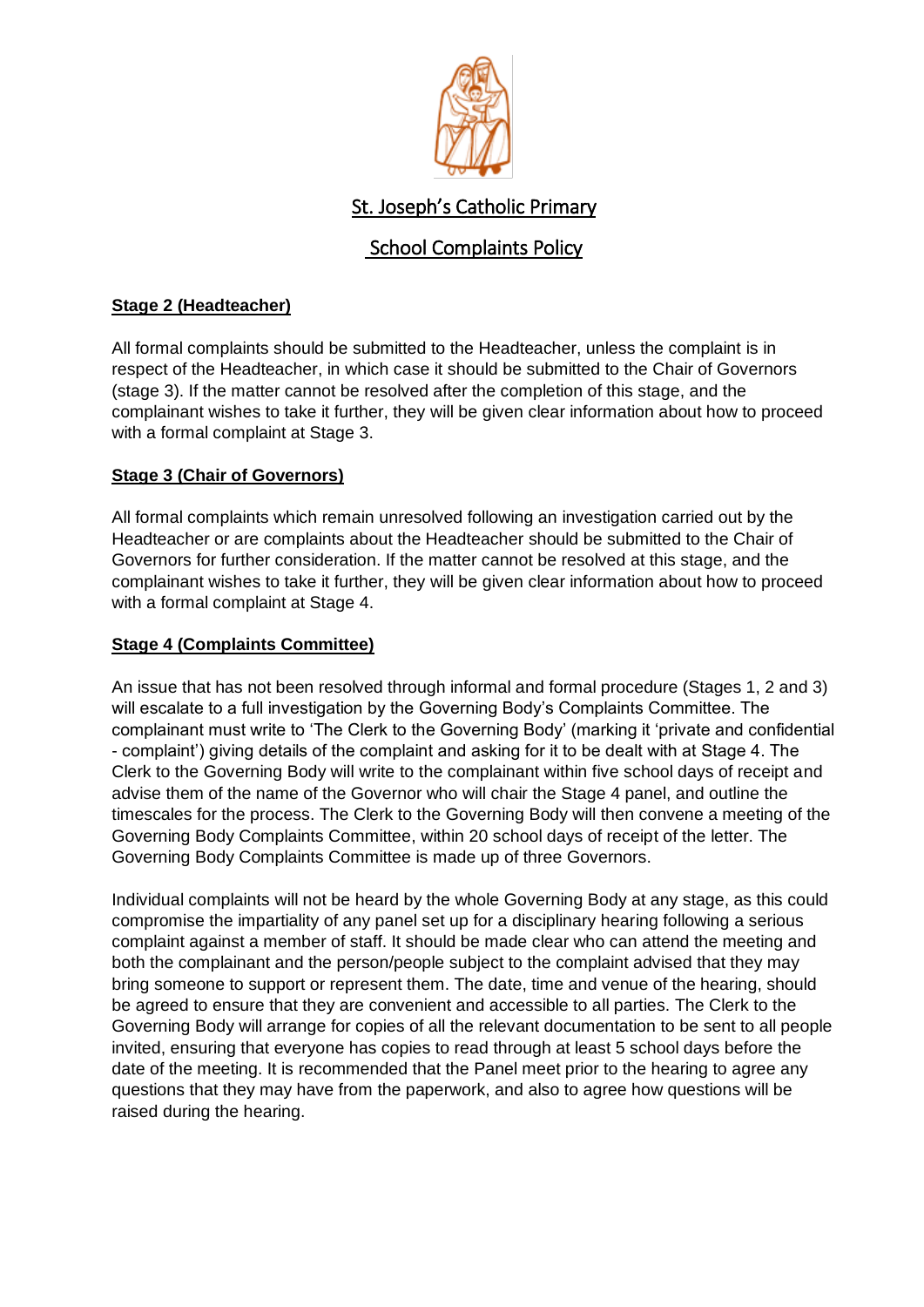

## School Complaints Policy

#### **Proceedings at the Meeting**

The Chair of the Complaints Committee will introduce him/herself and ask the people present to introduce themselves. The Chair will explain the purpose and format of the meeting and advise those present that at any time they can ask for a short break. It should be noted that complainants may feel uncomfortable speaking in front of a large number of people, and therefore it may be more productive for people to be invited into part of the hearing only. It needs to be made clear by the Chair at the start of the meeting, who will be present for what part of the meeting.

The complainant will be asked to give a verbal statement in support of his/her written letter of complaint and why he/she feels that the issue has not been resolved. He/she will be permitted to call witnesses and to produce relevant documentation.

The person subject to the complaint will be given the opportunity to ask questions of:

- The complainant on the evidence given by him/her.
- Any of the witnesses the complainant has called on their evidence.

The Chair and other Complaints Committee members will take the opportunity to ask questions and seek clarification.

The person subject to the complaint will be given the right of reply, to state his/her case, to call witnesses and to produce relevant documentation.

The complainant will be given the opportunity to ask questions of:

- The person subject to the complaint on the evidence given by him/her.
- Any of the witnesses the person subject to the complaint has called on their evidence.

The Chair and other Complaints Committee members will take the opportunity to ask any further questions they may have. When the Complaints Committee members understand all the issues, the Chair will ask all parties to leave, except the members and the clerk.

#### **After the meeting**

The Complaints Committee members will discuss the issues and consider the information, come to a decision and suggest a way to resolve the issue. When the Complaints Committee has reached a decision the Chair will inform everyone concerned in writing of its conclusion within 10 school days of the meeting. The decision of the Complaints Committee is final and will be reported to the Governing Body ensuring that any issues coming out of the investigation are put into action. Once a Complaints Committee has heard a complaint and it is clear that correct procedures have been followed, that specific complaint cannot be reopened or re-heard. The matter will then be closed as far as the school is concerned. The complainant should also be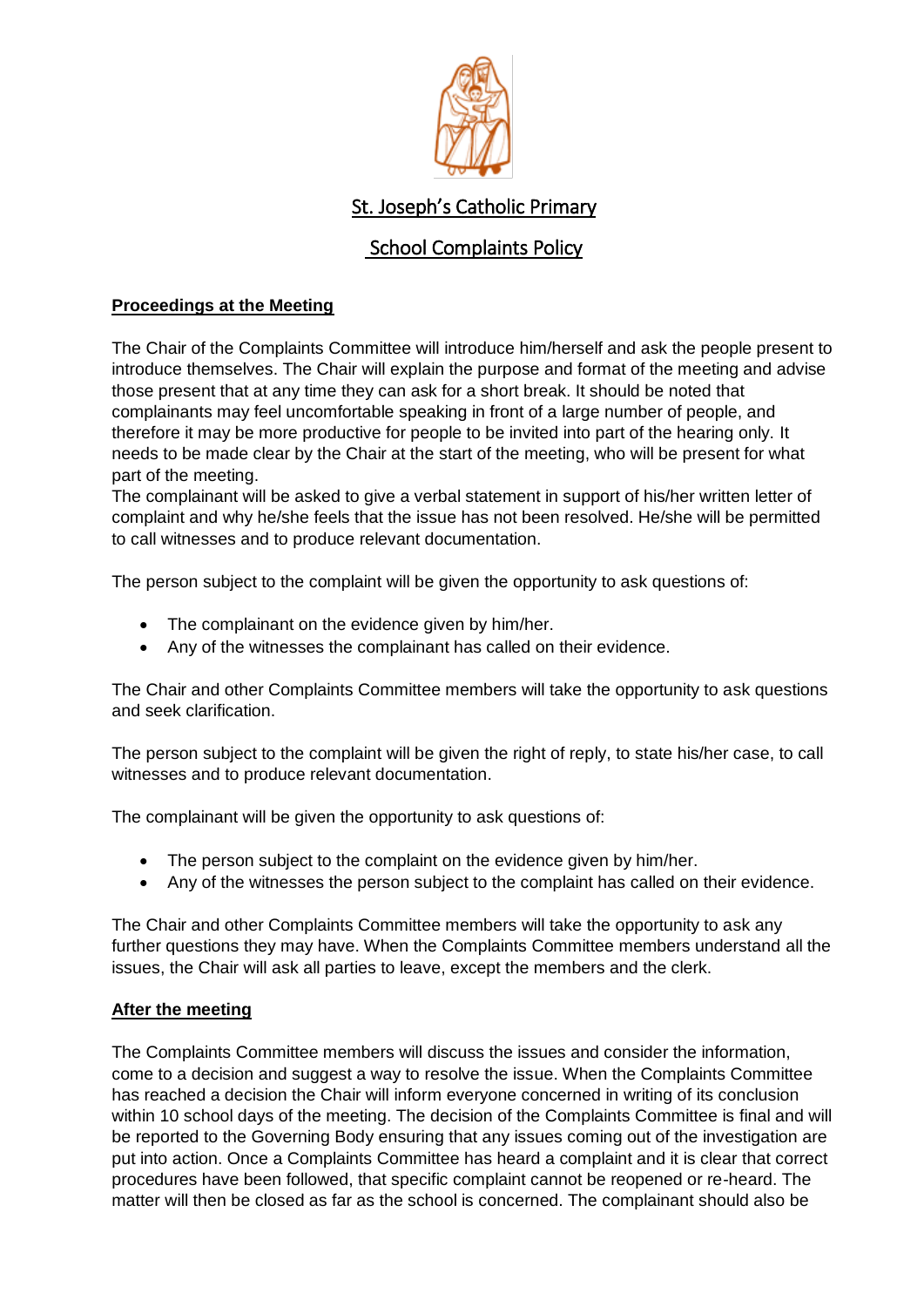

## School Complaints Policy

made aware that there is no right of appeal to the Local Authority if they are still dissatisfied. If a request is received in this respect, the complainant should be advised that they can write to:

The Schools' Adviser The Hallam Pastoral Centre St Charles Street **Sheffield** S9 3WU

#### **The Role of the Schools Complaints Unit (SCU)**

If a complaint has exhausted the local procedures and the complainant remains dissatisfied, they have the right to refer their complaint to the Secretary of State who has a duty to consider all complaints raised but will only intervene where the governing body has acted unlawfully or unreasonably and where it is expedient or practical to do so. The SCU will examine if the complaints policy and any other relevant policies were followed; they will also determine whether the policies adhere to education legislation. They will not re-investigate the substance of the complaint. This remains the responsibility of the school. If legislative or policy breaches are found, these will be reported to the school and the complainant and, where necessary, require remedial action to be taken. Failure to carry out remedial actions could ultimately result in a formal Direction being issued by the Secretary of State.

The SCU can be contacted via the National Helpline - **03700 000 2288,** online at: [www.education.gov.uk/help/contactus](http://www.education.gov.uk/help/contactus) or in writing at Department for Education, School Complaints Unit, 2nd Floor, Piccadilly Gate, Store Street, Manchester M1 2WD

#### **Serial and Persistent Complaints**

Problems may arise where the complainants remain dissatisfied. When the school has done all it can to respond to a claimant the Chair of Governors can inform them that the procedure has been completed and that the matter is now closed. If the complainant continues to contact the school on the same issue, the correspondence may be viewed as 'serial' or 'persistent' and the school may choose not to respond.

The application of the term 'serial or persistent' will only be against the subject of the complaint rather than the complainant. The school will not stop responding to an individual just because they are difficult to deal with or ask complex questions.

Further information and advice can be found on the Department for Education's **Best Practice Advice for School Complaints Procedure 2016 (January 2016)** which can be found on the following link:

[https://www.gov.uk/government/uploads/system/uploads/attachment\\_data/file/346867/School\\_](https://www.gov.uk/government/uploads/system/uploads/attachment_data/file/346867/School_Complaints_Toolkit_2014.pdf) [Complaints\\_Toolkit\\_2014.pdf](https://www.gov.uk/government/uploads/system/uploads/attachment_data/file/346867/School_Complaints_Toolkit_2014.pdf)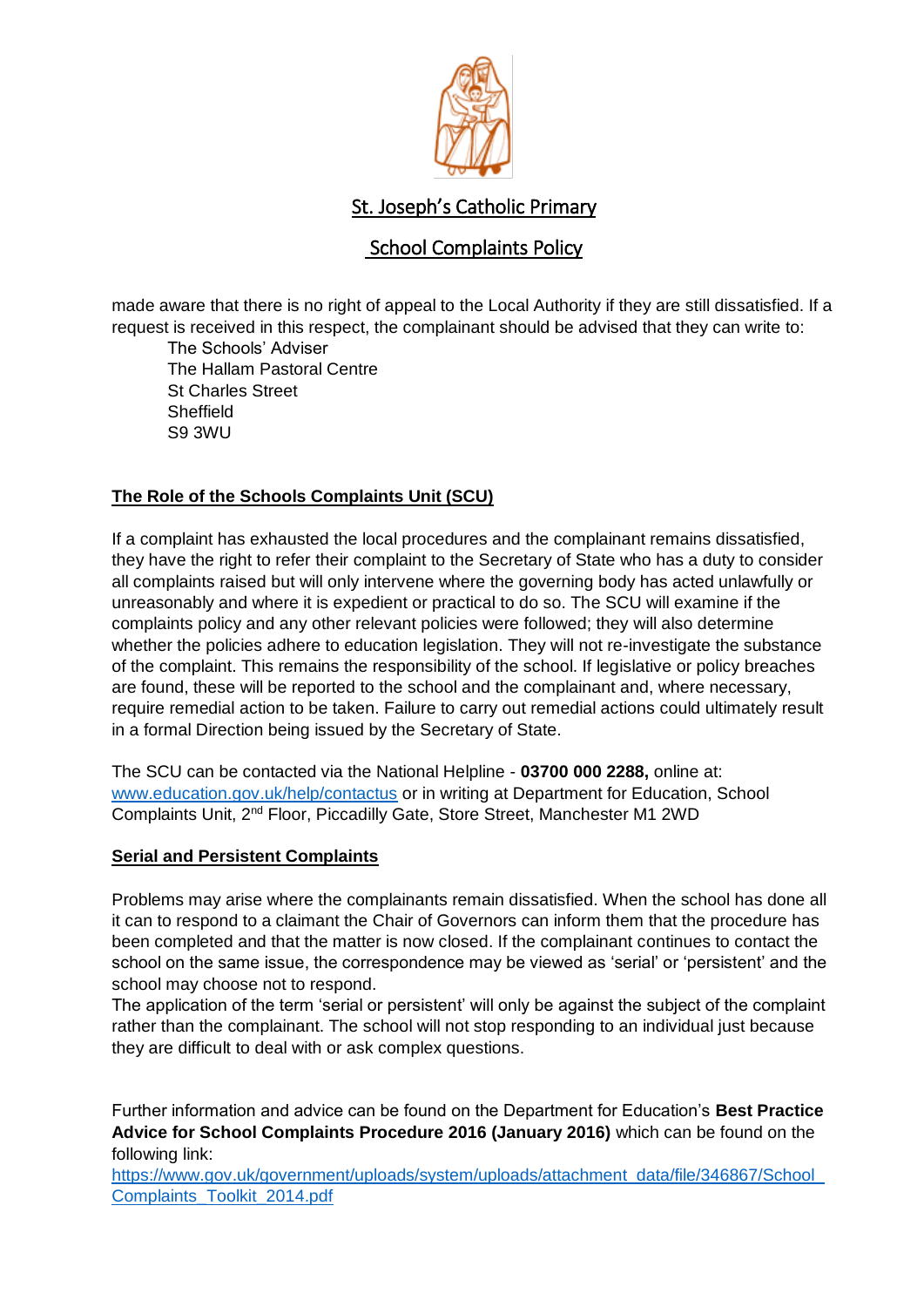

## **School Complaints Policy**

### **Checklist for Complaints Procedure**

| <b>ACTIONS</b>                                                                        | <b>PERSON</b><br><b>RESPONSIBLE</b> | <b>DATE</b><br><b>COMPLETED</b> |
|---------------------------------------------------------------------------------------|-------------------------------------|---------------------------------|
| Current Complaints Procedure document on the school<br>website                        |                                     |                                 |
| Complaint Form on school website                                                      |                                     |                                 |
| Copies of Complaint Form available from reception                                     |                                     |                                 |
| Record of complaints maintained                                                       |                                     |                                 |
| Complaints added to GB agenda and list of complaints and<br>their resolution prepared |                                     |                                 |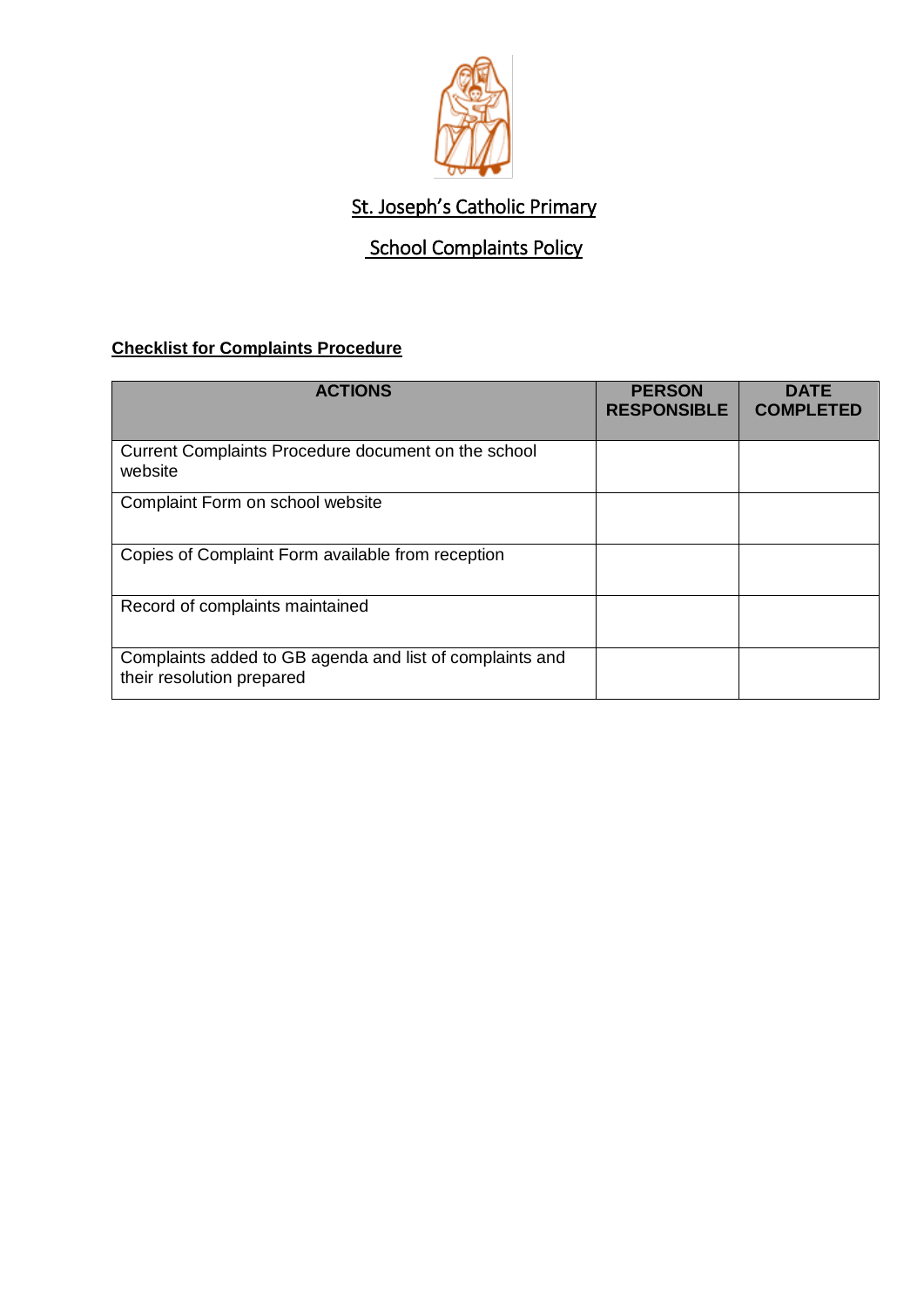

## **School Complaints Policy**

## **COMPLAINTS FORM**

### **Appendix 1**

| Please read the school's Complaints Procedure (available on the school website or<br>from the school reception) before completing the form below and returning to the |                                  |  |  |  |
|-----------------------------------------------------------------------------------------------------------------------------------------------------------------------|----------------------------------|--|--|--|
| school.                                                                                                                                                               |                                  |  |  |  |
| <b>Name of Complainant:</b>                                                                                                                                           |                                  |  |  |  |
| Address:                                                                                                                                                              | Day Time Telephone Number:       |  |  |  |
|                                                                                                                                                                       |                                  |  |  |  |
|                                                                                                                                                                       | <b>Evening Telephone Number:</b> |  |  |  |
|                                                                                                                                                                       |                                  |  |  |  |
|                                                                                                                                                                       |                                  |  |  |  |
| <b>Student's Name:</b>                                                                                                                                                |                                  |  |  |  |
| Your Relationship to the Student:                                                                                                                                     |                                  |  |  |  |
| Please give details of your complaint:                                                                                                                                |                                  |  |  |  |
|                                                                                                                                                                       |                                  |  |  |  |
|                                                                                                                                                                       |                                  |  |  |  |
|                                                                                                                                                                       |                                  |  |  |  |
|                                                                                                                                                                       |                                  |  |  |  |
|                                                                                                                                                                       |                                  |  |  |  |
|                                                                                                                                                                       |                                  |  |  |  |
|                                                                                                                                                                       |                                  |  |  |  |
| What action have you already taken to try and resolve the complaint? (Who have you<br>already spoken to and what happened as a result?)                               |                                  |  |  |  |
|                                                                                                                                                                       |                                  |  |  |  |
|                                                                                                                                                                       |                                  |  |  |  |
|                                                                                                                                                                       |                                  |  |  |  |
|                                                                                                                                                                       |                                  |  |  |  |
|                                                                                                                                                                       |                                  |  |  |  |
| What action do you think might resolve the problem at this stage?                                                                                                     |                                  |  |  |  |
|                                                                                                                                                                       |                                  |  |  |  |
|                                                                                                                                                                       |                                  |  |  |  |
|                                                                                                                                                                       |                                  |  |  |  |
| Are you attaching any additional paperwork? If so, please give details:                                                                                               |                                  |  |  |  |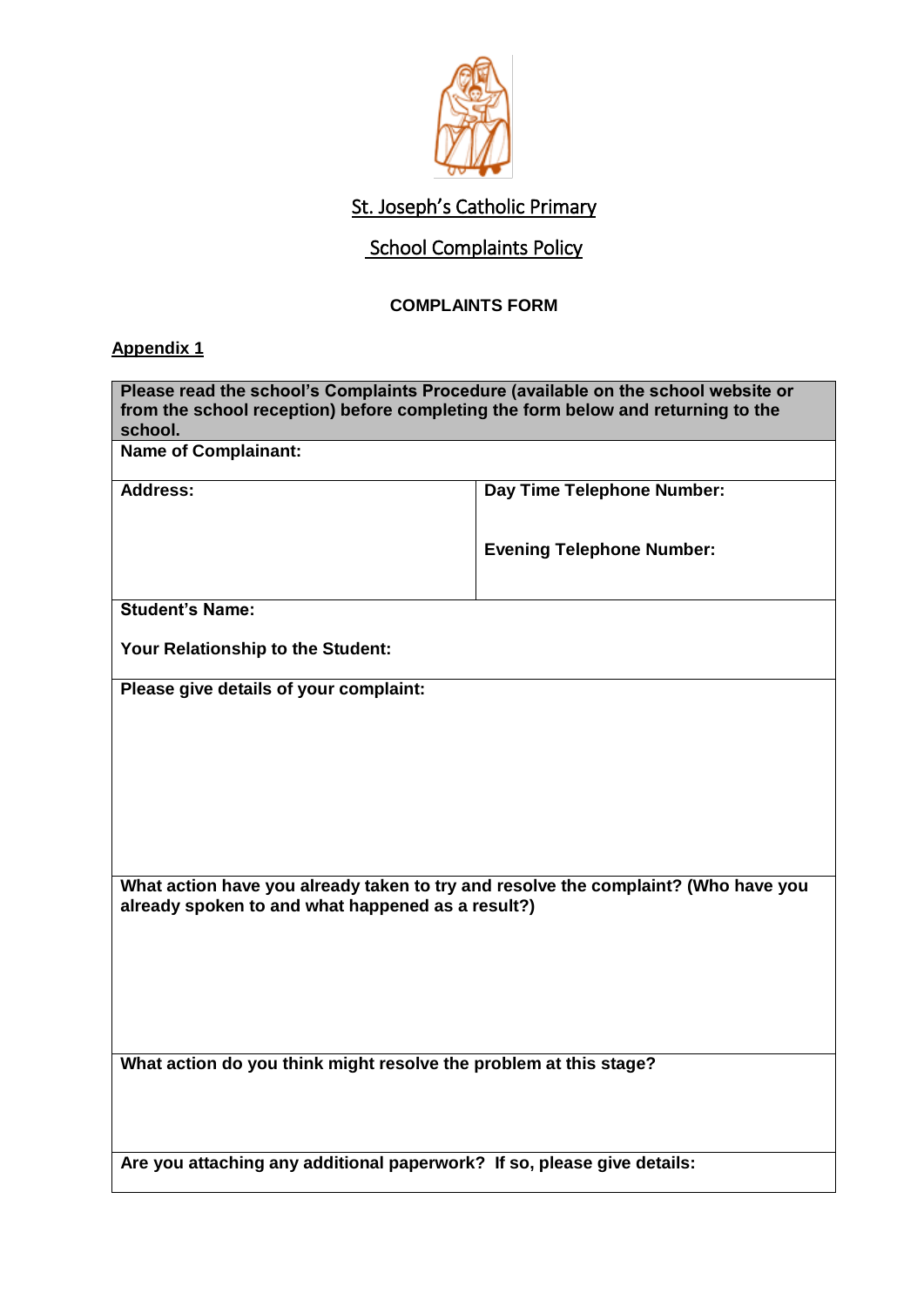

# **School Complaints Policy**

| Signature:                                   |                      | Date: |         |  |  |
|----------------------------------------------|----------------------|-------|---------|--|--|
| OFFICIAL USE BY SCHOOL ONLY                  |                      |       |         |  |  |
| <b>Complaints form received:</b><br>YES / NO | Date:                |       | Signed: |  |  |
| <b>Acknowledgement Sent:</b><br>YES / NO     | Date:                |       | Signed: |  |  |
| <b>Complaint referred to:</b>                | Date:                |       | Signed: |  |  |
| <b>STAGE 1 (Informal)</b>                    |                      |       |         |  |  |
| <b>Action taken:</b>                         | Date:                |       | Signed: |  |  |
| <b>STAGE 2 (Headteacher)</b>                 |                      |       |         |  |  |
| <b>Complaints form received:</b>             | YES / NO             | Date: |         |  |  |
| <b>Acknowledgement Sent:</b>                 | YES / NO             | Date: |         |  |  |
| <b>Meeting:</b><br><b>Phone Call:</b>        | YES / NO<br>YES / NO | Date: |         |  |  |
| Written response sent:                       | YES / NO             | Date: |         |  |  |
| <b>STAGE 3 (Chair of Governors)</b>          |                      |       |         |  |  |
| <b>Complaints form received:</b>             | YES / NO             | Date: |         |  |  |
| <b>Acknowledgement Sent:</b>                 | YES / NO             | Date: |         |  |  |
| Meeting:<br><b>Phone Call:</b>               | YES / NO<br>YES / NO | Date: |         |  |  |
| Written response sent:                       | YES / NO             | Date: |         |  |  |
| <b>STAGE 4</b>                               |                      |       |         |  |  |